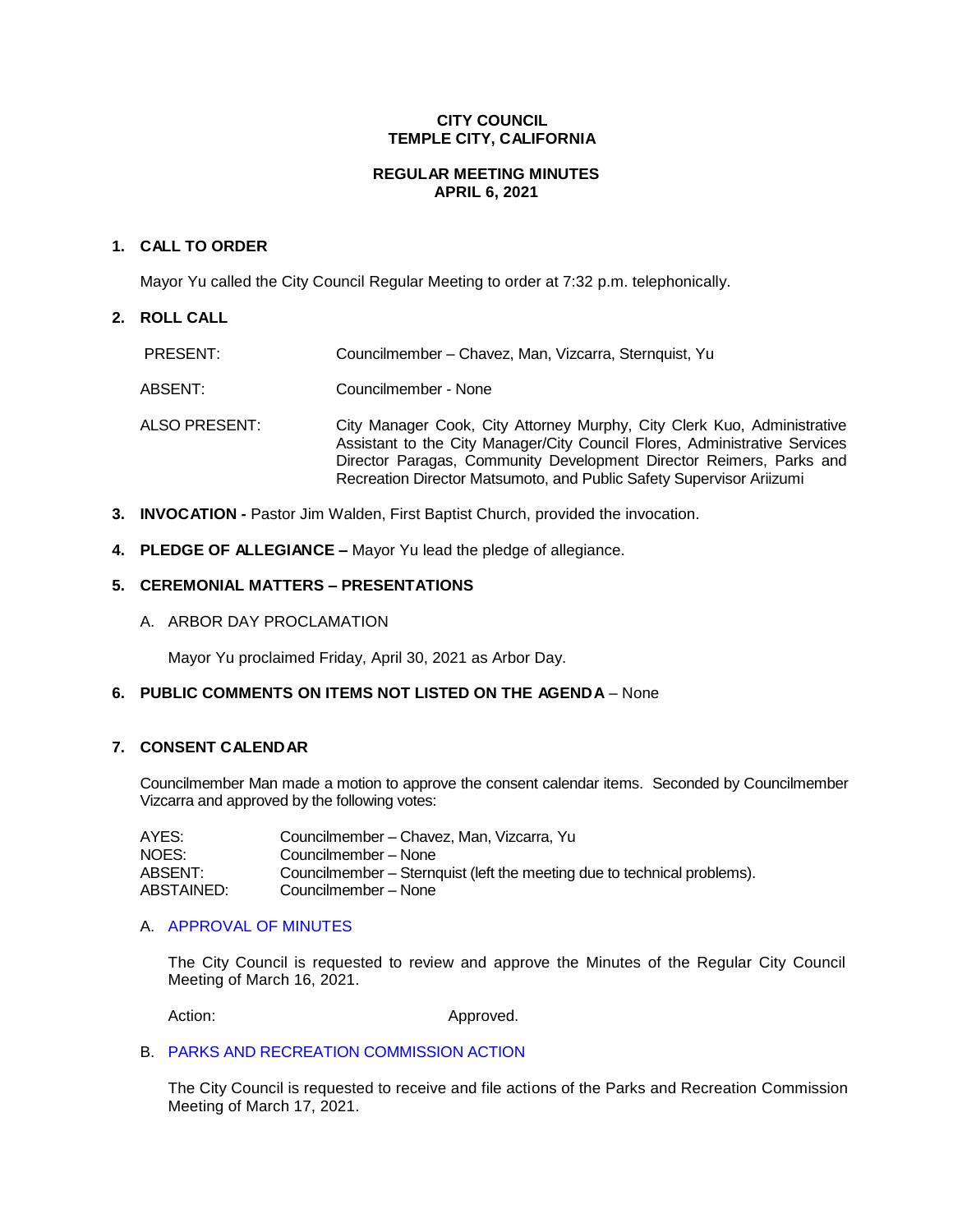#### Action: Received and filed.

#### C. [RENEWAL OF GENERAL SERVICES AGREEMENT BETWEEN THE COUNTY OF LOS ANGELES](https://ca-templecity.civicplus.com/DocumentCenter/View/16056/04_7C_LA-County-General-Services-Agreement_final-w-attachment)  [AND THE CITY OF TEMPLE CITY](https://ca-templecity.civicplus.com/DocumentCenter/View/16056/04_7C_LA-County-General-Services-Agreement_final-w-attachment)

The City Council is requested to renew the General Services Agreement between the County of Los Angeles and the City of Temple City which authorizes the County to provide services requested by the City on an as needed basis and time limited.

Action: Authorized the City Manager to execute a renewal of the existing General Services Agreement between the County of Los Angeles and Temple City.

#### D. [APPROVAL OF A SERVICE AGREEMENT WITH GRETCHEN STERLING TO OPERATE AND](https://ca-templecity.civicplus.com/DocumentCenter/View/16057/05_7D_Farmers-Market-Agreement_Staff-Report-2021_final-w-attachment)  [MANAGE THE TEMPLE CITY CERTIFIED FARMERS MARKET](https://ca-templecity.civicplus.com/DocumentCenter/View/16057/05_7D_Farmers-Market-Agreement_Staff-Report-2021_final-w-attachment)

The City Council is requested to approve the Service Agreement with Gretchen Sterling to continue to operate a certified farmer's market in the City of Temple City.

Action: **Action:** Approved the Services Agreement with Gretchen Sterling to operate and manage the Temple City Certified Farmers Market.

# E. [PRIMROSE PARK UPDATE AND ALLOCATION OF FUNDS](https://ca-templecity.civicplus.com/DocumentCenter/View/16058/06_7E_Primrose-Park-Update-and-Allocation-of-Funds---Staff-Report-w-attachment)

The combination of value engineering park components, playground savings, use of Air Quality Management District (AQMD) funds and lowering of the contingency budget has resulted in a reduction in total project cost. City Council is requested to authorize the City Manager to allocate money from the AQMD and Landscape and Lighting District (LLD) for the Primrose Park project deficit.

Action: **Authorized the City Manager to allocate \$53,000 of Air** Quality Management District monies and \$136, 825 of Landscape and Lighting District monies for the Primrose Park project.

#### F. [VISA CARD REPORT](https://ca-templecity.civicplus.com/DocumentCenter/View/16067/07_7F_Visa-Card-Report)

The City Council is requested to receive and file the Visa Card Report.

Action: Received and filed.

## G. ADOPTION OF RESOLUTION NO. 21-5520 [APPROVING PAYMENT OF BILLS FOR FISCAL](https://ca-templecity.civicplus.com/DocumentCenter/View/16059/08_7G_Reso-No-21-5520-040621---Warrants--Demands-FY-2020-2021)  [YEAR 2020-21](https://ca-templecity.civicplus.com/DocumentCenter/View/16059/08_7G_Reso-No-21-5520-040621---Warrants--Demands-FY-2020-2021)

The City Council is requested to adopt Resolution No. 21-5520 authorizing the payment of bills.

Action: Adopted Resolution No. 21-5520.

#### **8. PUBLIC HEARING** – None

**9. UNFINISHED BUSINESS** – None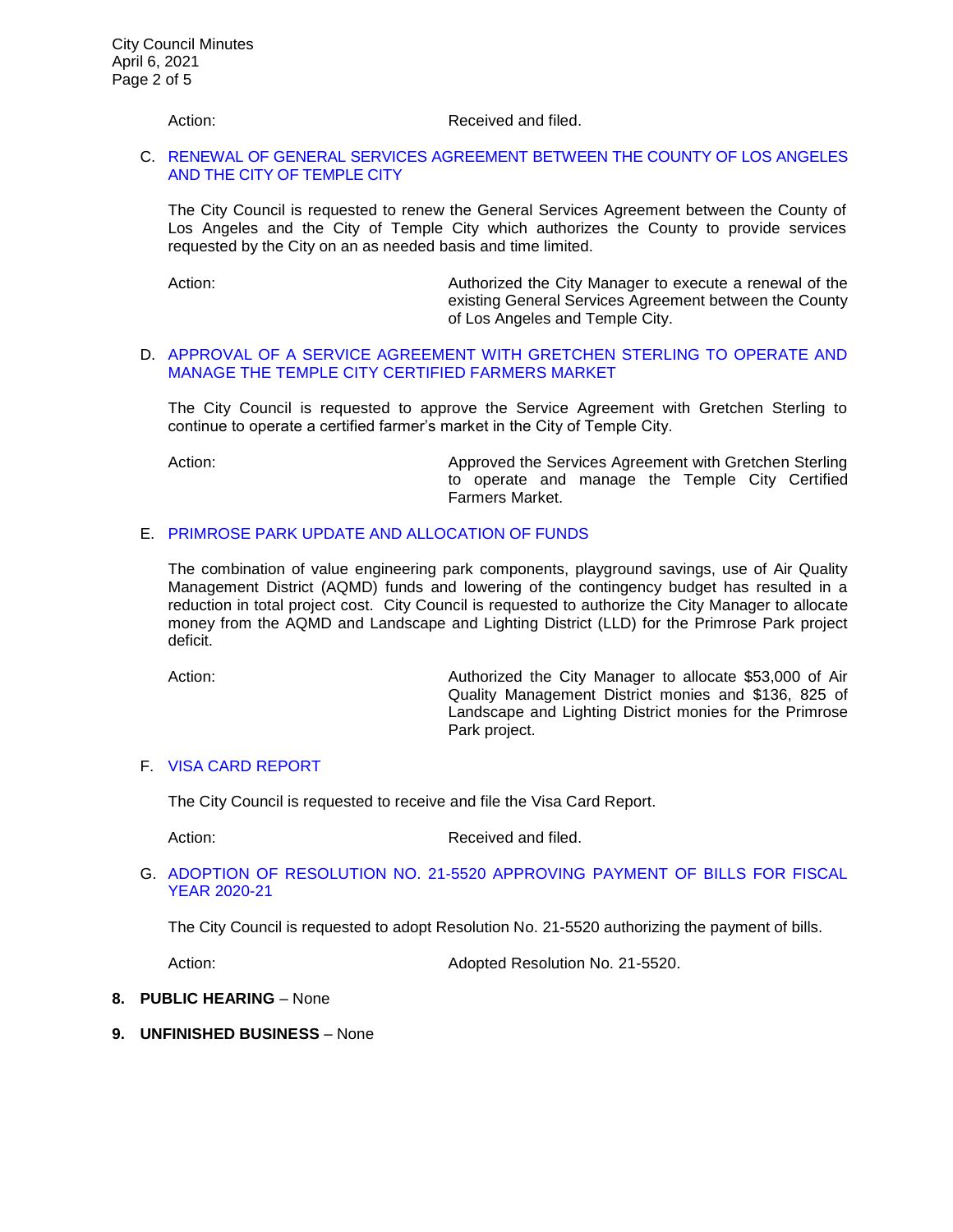City Council Minutes April 6, 2021 Page 3 of 5

## **10. NEW BUSINESS**

## A. [PRELIMINARY SITE USE CONCEPTS FOR 9050 E. LAS TUNAS DRIVE](https://ca-templecity.civicplus.com/DocumentCenter/View/16062/09_10A_9050-Las-Tunas-Dr_Staff-Report-Use-Concept_final-w-attachments)

The City Council is requested to review the preliminary space planning concepts and site study and consider redevelopment options for the City's property on 9050 E. Las Tunas Drive.

City Manager Cook gave a summary of the staff report.

David Goodale, City's consultant, gave a presentation on the use concept for the city's property.

City Council made comments and asked questions regarding the different use concepts for the property.

Mayor Yu opened public comment. Hearing no request to speak, Mayor Yu closed public comment.

City Council made final remarks.

City Council received a presentation on the preliminary space planning concepts and study for the City owned properties located at and in the vicinity of 9050 E. Las Tunas Dr. (APNs 5387-023-900, - 901; 5387-024-900, -901 ' -902) and directed staff to bring back at a future Council meeting more comprehensive analyses for green space, restaurant, and housing use concept for the properties.

# B. SAN GABRIEL VALLEY REGIONAL HOUSING TRUST [MEMBERSHIP](https://ca-templecity.civicplus.com/DocumentCenter/View/16060/10_10B---SGV-Regional-Housing-Trust_Staff-Report_final-w-attachments)

The City Council is requested to consider a membership with the San Gabriel Valley Region Trust (Trust). The housing trust creates a mechanism that increases the region's competitiveness to capturing funding and financing for affordable housing activities.

City Manager Cook gave a summary of the staff report.

Brielle Acevedo, Administrator with the San Gabriel Valley Region Trust, gave a presentation about the trust and on the trust membership.

City Council made comments and asked questions regarding the trust membership.

Mayor Yu opened public comment. Hearing no request to speak, Mayor Yu closed public comment.

City Council made final comments.

Mayor Pro Tem Sternquist made a motion directing the City Manager to allocate funding and join the SGV Regional Housing Trust as an affiliated member. Seconded by Councilmember Chavez and approved by the following votes:

| AYES:      | Councilmember - Chavez, Man, Vizcarra, Sternquist, Yu |
|------------|-------------------------------------------------------|
| NOES:      | Councilmember – None                                  |
| ABSENT:    | Councilmember – None                                  |
| ABSTAINED: | Councilmember – None                                  |

# **11. UPDATE FROM CITY MANAGER**

A. Update on Community Development Block Grant Funded Programs – Of the 17 businesses, one has been funded and will reach out to the remaining businesses.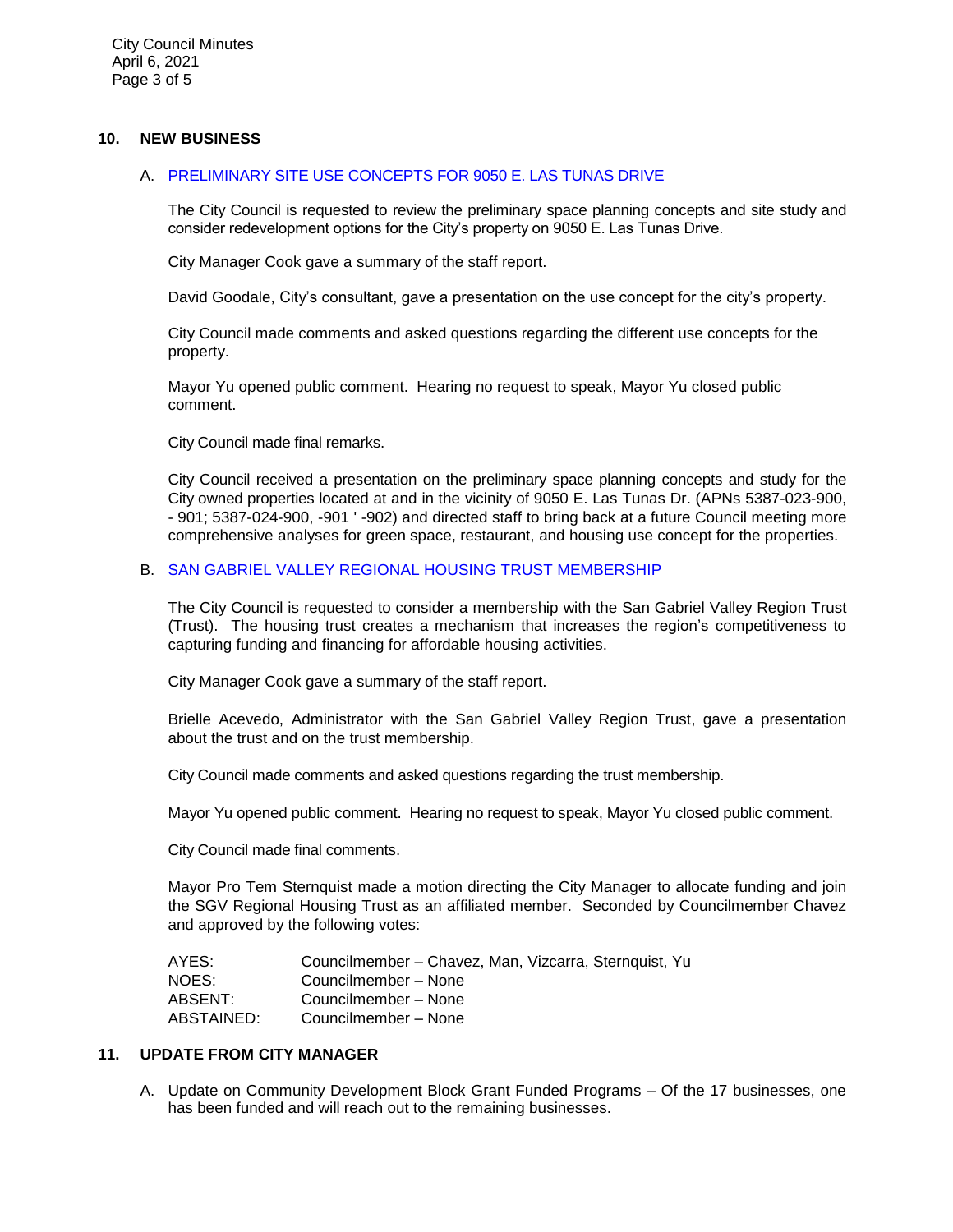City Council Minutes April 6, 2021 Page 4 of 5

> City Manager Cook also commented on residential housing market, office space vacancy rates and logistics in the San Gabriel Valley as recovery from the recession progresses, economic development type assistance to cities from the Los Angeles County Development Board, stimulus package allocation to entitlement cities and non-entitlement cities, housing pods outside of the City near and around City of El Monte and City of Arcadia, and Governor's announcement moving away from the tier system if certain metrics are met relating to COVID restrictions.

**12. UPDATE FROM CITY ATTORNEY** – Commented on the Governor's message regarding California to fully reopen on June 15. Will continue to monitor the criteria and requirements for the reopening.

# **13. COUNCIL REPORTS REGARDING AD HOC OR STANDING COMMITTEE MEETINGS**

A. SCHOOL DISTRICT/CITY STANDING COMMITTEE (Councilmember Man and Councilmember Chavez) – Formed 1/3/2012

No report.

B. LAS TUNAS DOWNTOWN REVITALIZATION STANDING COMMITTEE (Councilmember Chavez and Mayor Yu) – Formed 2/18/2014

No report.

C. FUTURE DEVELOPMENT OF CITY PROPERTIES STANDING COMMITTEE (Mayor Yu and Councilmember Man) – Formed 2/18/2014

No report.

D. AUDIT STANDING COMMITTEE (Councilmember Chavez and Mayor Yu) – Formed 7/15/2014

No report.

E. FACILITIES, PUBLIC WORKS, AND INFRASTRUCTURE STANDING COMMITTEE (Mayor Yu and Councilmember Man) – Formed 4/4/2017

No report.

F. PRIMROSE PARK ART ELEMENT AD HOC (Councilmember Vizcarra and Mayor Yu) – Formed 5/19/20

No report.

G. City Based Homeless Plan Standing Committee (Councilmember Vizcarra and Mayor Pro Tem Sternquist) – Formed 3/16/21

No report.

H. City Commissioner Recruitment Ad Hoc Committee (Councilmember Man and Councilmember Vizcarra) – Formed 3/16/21

Councilmember Man reported that the Ad Hoc Committee is recommending that City Council reappoint incumbents to serve another term.

City Council directed City Manager to agendize the City Commissioner recruitment for discussion at the next meeting.